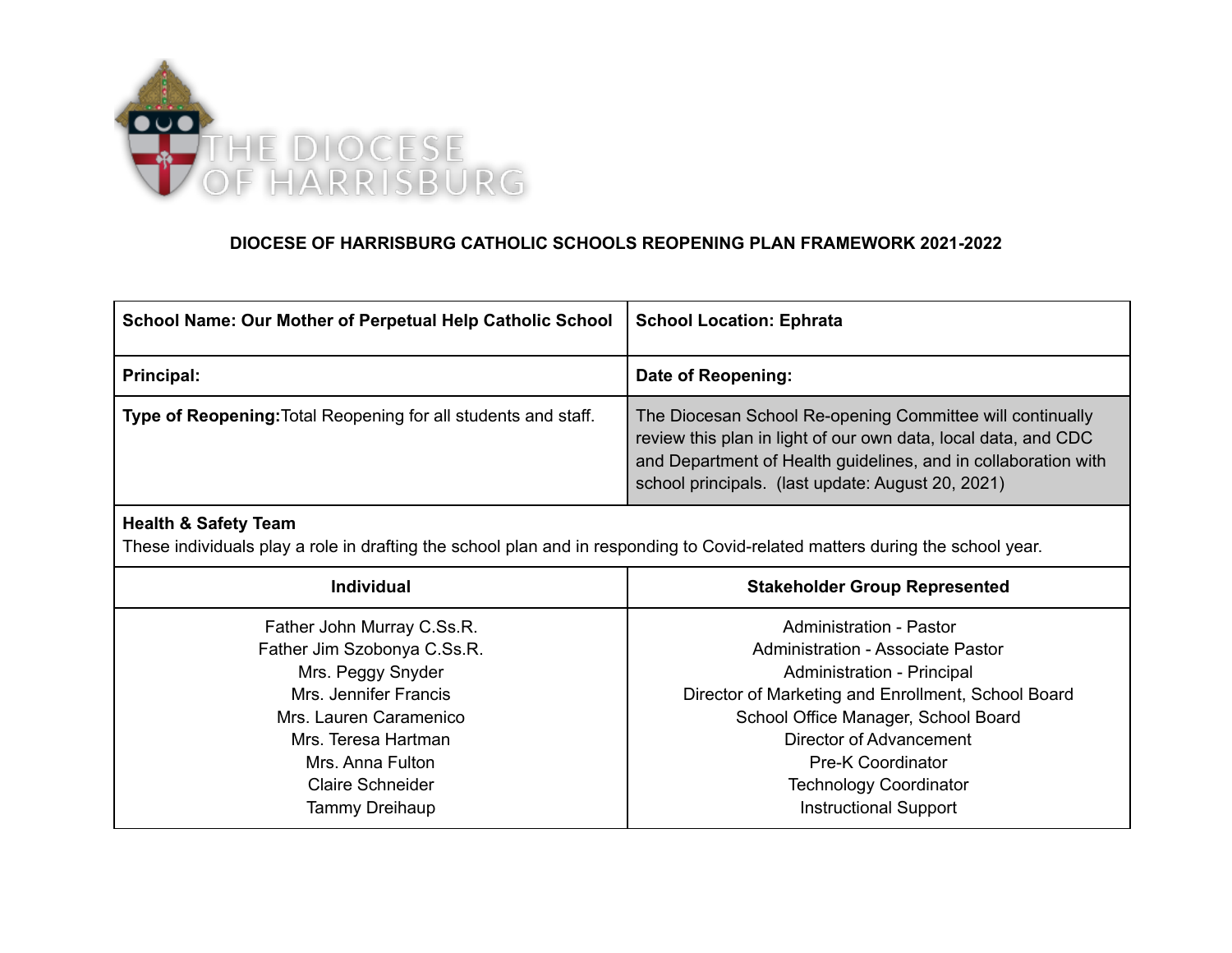| Mrs. Natasha Pickett            | Faculty, Parent       |
|---------------------------------|-----------------------|
| Mrs. Ann DiNovis                | Faculty               |
| Mrs. Theresa Sheckler           | Faculty               |
| Mrs. Jennifer Dodson            | Faculty               |
| Mrs. Ana Touloumis              | Faculty, Parent       |
| Mrs. Beth Eberly - Lead Teacher | Faculty, School Board |
| Mrs. Kim Hoffmann               | Faculty, Parent       |
| Mrs. Joele Gerhard              | Faculty               |
| Mrs. Jennifer Rineer            | Faculty               |
| Mrs. Sheri Kiefer               | Faculty               |
| Mrs. Pat Jacobs                 | Faculty               |
| Mrs. Carrie Clemson             | Cafeteria Manager     |
| Mr. Jack Farnquist              | Maintenance           |

| <b>DIOCESAN GUIDELINES</b>                                                                                                                                                                                                                           | <b>LOCAL IMPLEMENTATION PLAN: Please include site-specific</b><br>details and plans for communication to all stakeholders.                                                                                                                                                                                                                                         |
|------------------------------------------------------------------------------------------------------------------------------------------------------------------------------------------------------------------------------------------------------|--------------------------------------------------------------------------------------------------------------------------------------------------------------------------------------------------------------------------------------------------------------------------------------------------------------------------------------------------------------------|
| <b>Acknowledgement Forms:</b><br>All parents will be required to sign an updated<br>"acknowledgements and notices" form before the start of the<br>2021-22 school year. These will be similar to the forms signed<br>before the 2020-21 school year. | <b>Acknowledgement Forms:</b><br>OMPH will include the "Acknowledgements and Notices" form in<br>the forms to be signed by the parents at the beginning of the<br>school year.<br>All back to school forms that can be sent electronically will be<br>handled in this manner. Parents are expected to sign and send<br>all forms to the school in a timely manner. |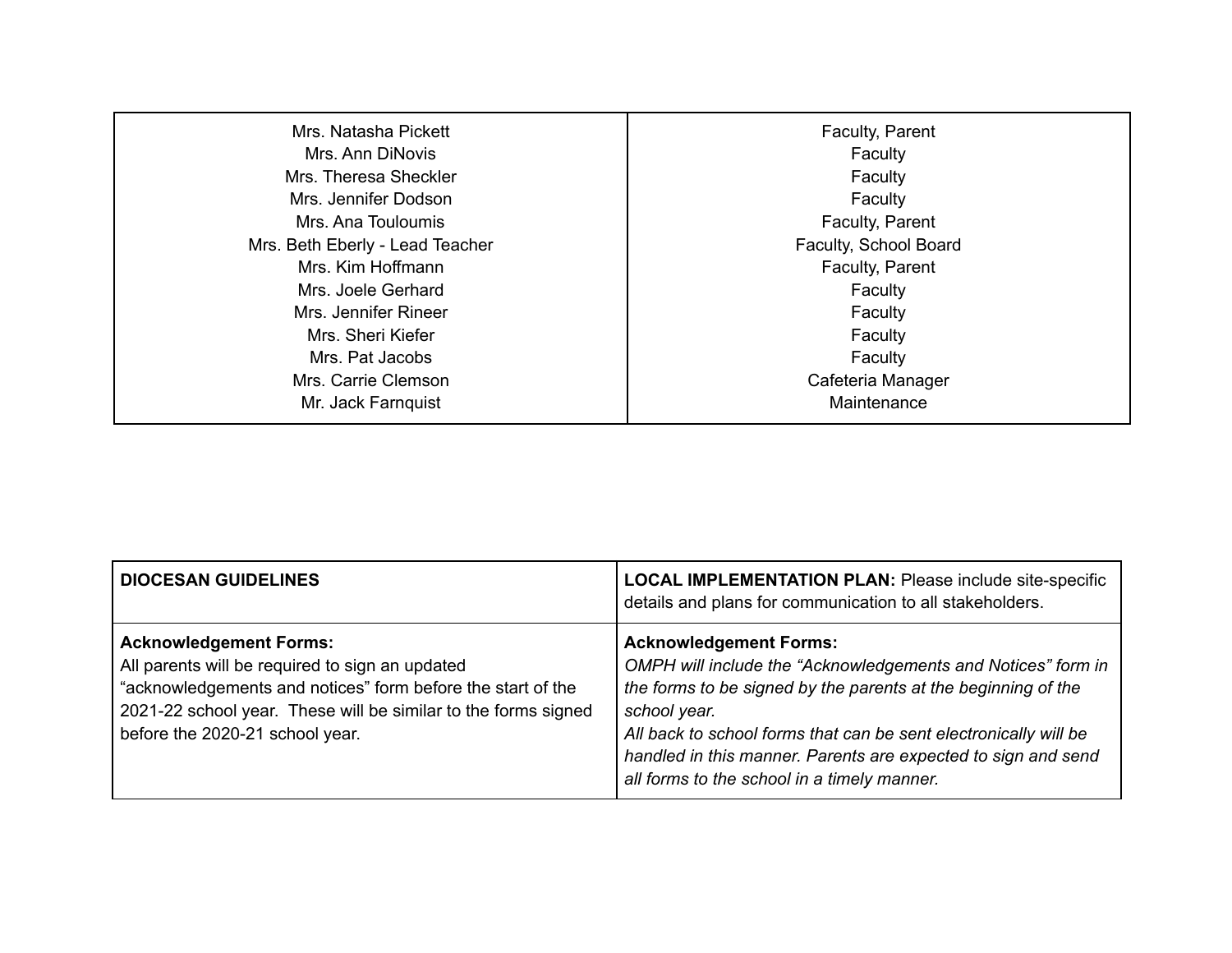| <b>Weekly Data Collection:</b>                                                                                                                                                                                                                                                                                                                                                                                                                                                                                                                                                                                                                                                                                                                                                                    | <b>Weekly Data Collection:</b>                                                                                                                                                                                                                                                                                                                                                                            |
|---------------------------------------------------------------------------------------------------------------------------------------------------------------------------------------------------------------------------------------------------------------------------------------------------------------------------------------------------------------------------------------------------------------------------------------------------------------------------------------------------------------------------------------------------------------------------------------------------------------------------------------------------------------------------------------------------------------------------------------------------------------------------------------------------|-----------------------------------------------------------------------------------------------------------------------------------------------------------------------------------------------------------------------------------------------------------------------------------------------------------------------------------------------------------------------------------------------------------|
| Schools will continue to complete the weekly Wednesday survey                                                                                                                                                                                                                                                                                                                                                                                                                                                                                                                                                                                                                                                                                                                                     | OMPH will continue to complete the weekly survey from the                                                                                                                                                                                                                                                                                                                                                 |
| from the Office of Catholic Schools on Covid-related matters                                                                                                                                                                                                                                                                                                                                                                                                                                                                                                                                                                                                                                                                                                                                      | Office of Catholic Schools on Covid-related matters until further                                                                                                                                                                                                                                                                                                                                         |
| until further notice, in order to ensure consistent data collection                                                                                                                                                                                                                                                                                                                                                                                                                                                                                                                                                                                                                                                                                                                               | notice in order to ensure consistent data collection efforts. The                                                                                                                                                                                                                                                                                                                                         |
| efforts. The re-opening committee will review the data weekly                                                                                                                                                                                                                                                                                                                                                                                                                                                                                                                                                                                                                                                                                                                                     | re-opening committee will review the data weekly and will                                                                                                                                                                                                                                                                                                                                                 |
| and will consider adjusted mitigation strategies, if necessary, for                                                                                                                                                                                                                                                                                                                                                                                                                                                                                                                                                                                                                                                                                                                               | consider adjusted mitigation strategies, if necessary, for the                                                                                                                                                                                                                                                                                                                                            |
| the following school week for each school.                                                                                                                                                                                                                                                                                                                                                                                                                                                                                                                                                                                                                                                                                                                                                        | following school week for each school.                                                                                                                                                                                                                                                                                                                                                                    |
| <b>Virtual Learning - Individual Request:</b><br>Permission must be given for children to attend our Catholic<br>schools virtually in the 2021-22 school year. We believe it is best<br>to have our students in person in our schools, whenever<br>possible.<br>Parents may make an application to the re-opening committee<br>(not to the building principal) for consideration for virtual<br>education. The application includes completion of a Google<br>Form and an email including the needed medical<br>documentation. Only medically-documented reasons will be<br>considered. When the re-opening committee receives the<br>application, the committee will consult with the building principal<br>on the matter. The application, pertinent dates and email link<br>can be found here. | <b>Virtual Learning - Individual Request:</b><br>OMPH will require that all virtual learning requests be made to<br>the reopening committee for the 2021-2022 school year.<br>Medical documentation must be presented for consideration.<br>Parents will need to complete the application through the google<br>form link provided. The application, pertinent dates and email<br>link can be found here. |
| <b>Virtual Learning - Response to Exposure:</b>                                                                                                                                                                                                                                                                                                                                                                                                                                                                                                                                                                                                                                                                                                                                                   | <b>Virtual Learning - Response to Exposure:</b>                                                                                                                                                                                                                                                                                                                                                           |
| If quarantine is needed for a group of students, the school will                                                                                                                                                                                                                                                                                                                                                                                                                                                                                                                                                                                                                                                                                                                                  | In the case of an exposure to a specific group of students,                                                                                                                                                                                                                                                                                                                                               |
| strive to accommodate that group through a combination of                                                                                                                                                                                                                                                                                                                                                                                                                                                                                                                                                                                                                                                                                                                                         | OMPH will accommodate the group with virtual instruction. All                                                                                                                                                                                                                                                                                                                                             |
| virtual and traditional learning methods. Schools need to be                                                                                                                                                                                                                                                                                                                                                                                                                                                                                                                                                                                                                                                                                                                                      | students will have a device that can be used at home for virtual                                                                                                                                                                                                                                                                                                                                          |
| prepared to offer virtual instruction in case an entire class needs                                                                                                                                                                                                                                                                                                                                                                                                                                                                                                                                                                                                                                                                                                                               | instruction. The virtual instruction will continue through the                                                                                                                                                                                                                                                                                                                                            |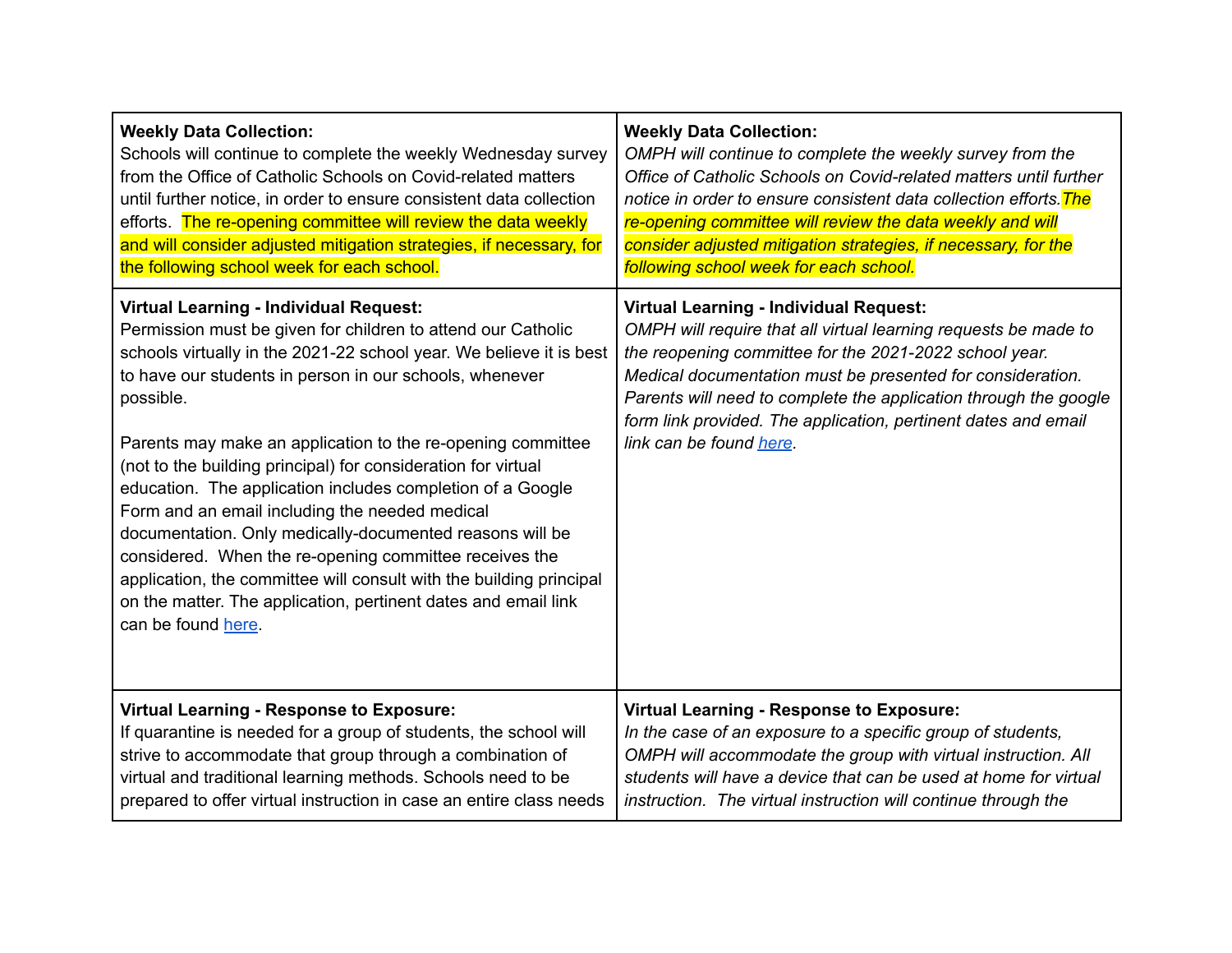| to be quarantined.                                                                                                                                                                                                                                                                                                                                                                                                                                                                                                                                                                          | duration of the quarantine period.                                                                                                                                                                                                                                                                                                                                                                                                                                                                                                                                                                                                                                                                                                                                                                                                                                                                                                                                                                                                                                                                                                          |
|---------------------------------------------------------------------------------------------------------------------------------------------------------------------------------------------------------------------------------------------------------------------------------------------------------------------------------------------------------------------------------------------------------------------------------------------------------------------------------------------------------------------------------------------------------------------------------------------|---------------------------------------------------------------------------------------------------------------------------------------------------------------------------------------------------------------------------------------------------------------------------------------------------------------------------------------------------------------------------------------------------------------------------------------------------------------------------------------------------------------------------------------------------------------------------------------------------------------------------------------------------------------------------------------------------------------------------------------------------------------------------------------------------------------------------------------------------------------------------------------------------------------------------------------------------------------------------------------------------------------------------------------------------------------------------------------------------------------------------------------------|
| <b>Temperature &amp; Symptom Checks:</b><br>Temperature checks will not be done on a daily basis; rather,<br>they will be reserved for screening potentially ill students or<br>faculty and staff.<br>Parents will be asked to be vigilant in checking students<br>$\bullet$<br>each morning for symptoms of illness and to keep<br>students home when ill.<br>As details of specific symptoms of concern are known,<br>the school will advise parents of any symptoms that<br>require students to remain at home.<br>Faculty and staff are asked to do a daily self-check for<br>symptoms. | <b>Temperature &amp; Symptom Checks:</b><br>Prior to arrival each morning the parents are responsible for<br>taking each child's temperature, checking for symptoms of the<br>coronavirus and its variants:<br>1. Fever of 100.4 or higher or chills<br>2. Cough<br>3. Shortness of breath<br>4. Fatigue<br>Muscle or body aches<br>5.<br>Headache<br>6.<br>New loss of taste or smell<br>Sore throat<br>8.<br>9. Congestion or runny nose<br>10. Nausea or vomiting<br>11. Diarrhea<br>12. Trouble breathing<br>13. Persistent pain or pressure in the chest<br>14. New confusion<br>15. Inability to wake or stay awake<br>16. Pale grey, or blue-colored skin, lips, or nail beds,<br>depending on skin tone<br>OMPH will notify parents if their child has any of these<br>symptoms once they arrive at school or develop them during the<br>day. Parents must pick up their child promptly. Please be sure<br>that you have the necessary arrangements for your child to be<br>picked up so that we can continue to ensure the health and<br>safety of all. Students may not return until they are<br>fever/symptom free for 48 hours. |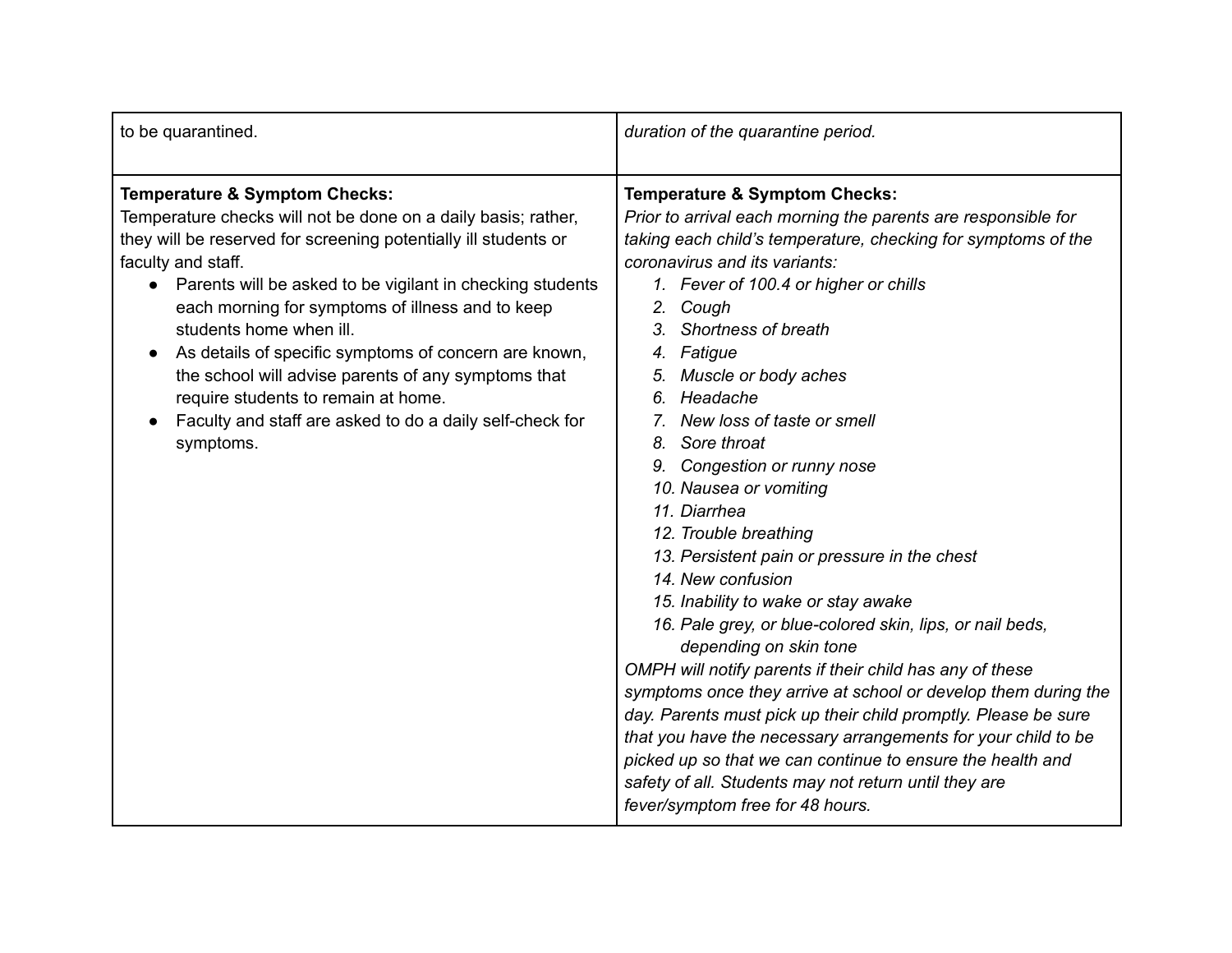|                                                                                                                                                                                                                                                                                                                                                                                                                                                                                                                                                    | Faculty and staff will do a self check for symptoms each day<br>before entering the building.                                                                                                                                                                                                                                                                                                                                                                                                                                      |
|----------------------------------------------------------------------------------------------------------------------------------------------------------------------------------------------------------------------------------------------------------------------------------------------------------------------------------------------------------------------------------------------------------------------------------------------------------------------------------------------------------------------------------------------------|------------------------------------------------------------------------------------------------------------------------------------------------------------------------------------------------------------------------------------------------------------------------------------------------------------------------------------------------------------------------------------------------------------------------------------------------------------------------------------------------------------------------------------|
| <b>Social Distancing:</b><br>Students are expected to be at least three feet apart in the<br>classroom, to the extent feasible.                                                                                                                                                                                                                                                                                                                                                                                                                    | <b>Social Distancing:</b><br>Every effort will be made at OMPH to utilize flexible seating<br>arrangements to provide a three feet space between students in<br>the classroom.                                                                                                                                                                                                                                                                                                                                                     |
| Masks:<br>Masks will not be required in our schools for faculty, staff and<br>students. They are optional for those who would prefer to wear<br>them. Schools must ensure that that option is honored and<br>respected.<br>Students will follow the rules of their school district re:<br>$\bullet$<br>masks when utilizing district transportation.<br>In order to respond to pertinent data or health situations<br>in a particular school, further mitigation strategies,<br>including masks, could be used for a designated period<br>of time. | <b>Masks</b><br>Masks for students, faculty and staff will be optional. Students<br>should carry a few masks in their book bags if they are required<br>for their school district transportation to and from school.<br>Students will follow the rules of their school district re:<br>masks when utilizing district transportation.<br>In order to respond to pertinent data or health situations<br>in a particular school, further mitigation strategies,<br>including masks, could be used for a designated period<br>of time. |
| <b>Vaccines:</b><br>Vaccines will not be required for anyone.<br>Those fully vaccinated will not be required to quarantine<br>if exposed to Covid.                                                                                                                                                                                                                                                                                                                                                                                                 | <b>Vaccines:</b><br>Vaccines will not be required for anyone.<br>Those vaccinated will not be required to quarantine if<br>$\bullet$<br>exposed to Covid.                                                                                                                                                                                                                                                                                                                                                                          |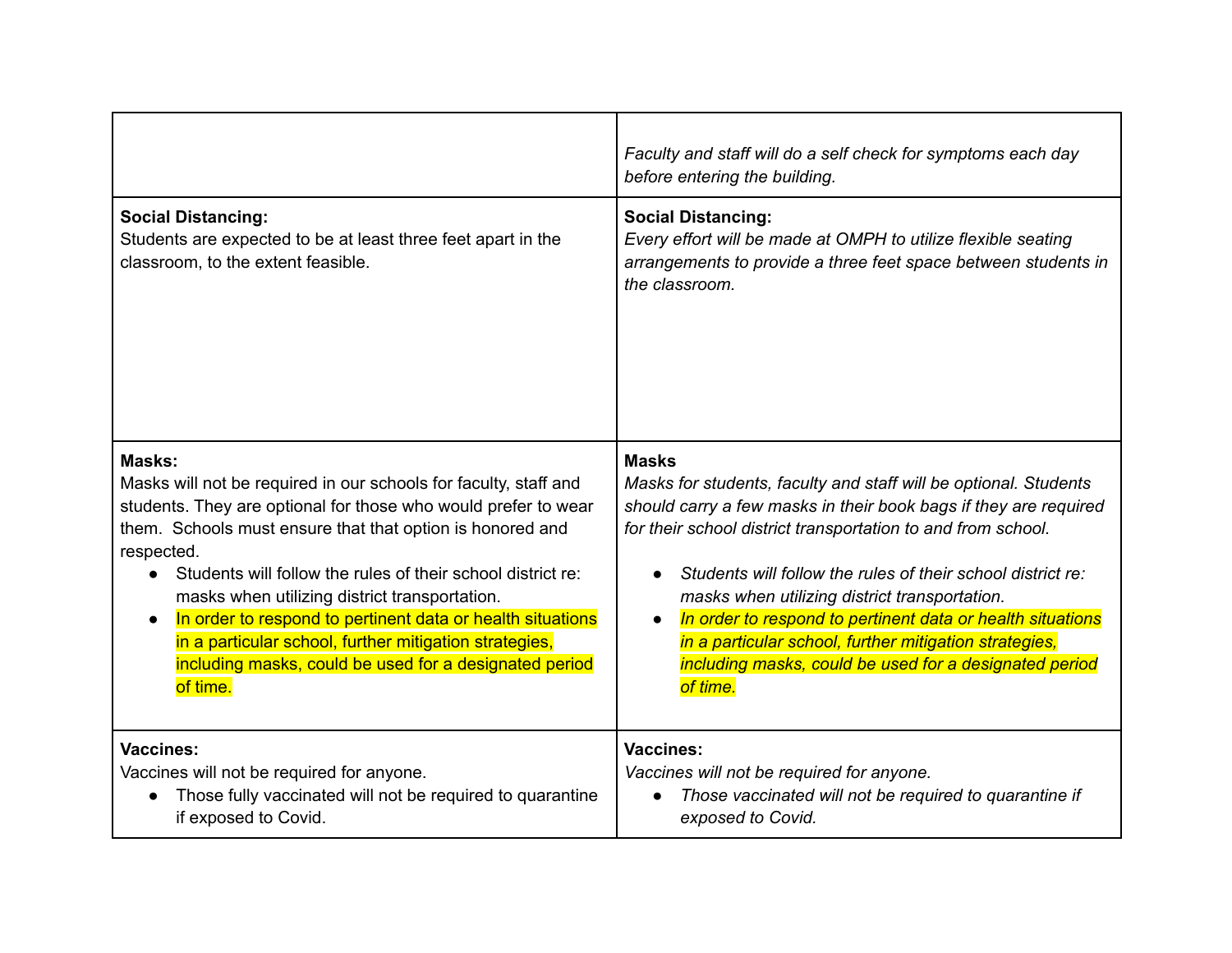| <b>Record of Vaccines:</b><br>Principals will need to know the vaccination status of the people<br>in the buildings in order to be aware of the overall health<br>situation in the schools, and to be able to make quarantine<br>decisions, if needed.<br>Faculty and staff in our schools will inform the principal<br>$\bullet$<br>about their vaccination status at the proper time and<br>through the proper channels.<br>Parents of students are encouraged to let principals<br>know, in the manner the school establishes, if children<br>have been vaccinated.<br>In all cases, the school will take every reasonable<br>precaution to safeguard the privacy and dignity of all<br>students, faculty and staff regarding vaccination status. | <b>Record of Vaccines:</b><br>Parents of OMPH students are encouraged to notify the school<br>if their child 12 or older is vaccinated. Once the vaccine<br>becomes available for children under 12 years of age, parents<br>are encouraged to notify the school when their child is<br>vaccinated. This will be kept confidential in each child's health<br>record.<br>Faculty and Staff will notify the principal of their vaccination<br>status. This will be kept confidential in each teacher's health<br>record. |
|------------------------------------------------------------------------------------------------------------------------------------------------------------------------------------------------------------------------------------------------------------------------------------------------------------------------------------------------------------------------------------------------------------------------------------------------------------------------------------------------------------------------------------------------------------------------------------------------------------------------------------------------------------------------------------------------------------------------------------------------------|------------------------------------------------------------------------------------------------------------------------------------------------------------------------------------------------------------------------------------------------------------------------------------------------------------------------------------------------------------------------------------------------------------------------------------------------------------------------------------------------------------------------|
| <b>Quarantines:</b>                                                                                                                                                                                                                                                                                                                                                                                                                                                                                                                                                                                                                                                                                                                                  | <b>Quarantines:</b>                                                                                                                                                                                                                                                                                                                                                                                                                                                                                                    |
| Unvaccinated faculty, staff or students who are exposed to a                                                                                                                                                                                                                                                                                                                                                                                                                                                                                                                                                                                                                                                                                         | Unvaccinated faculty, staff or students who are exposed to a                                                                                                                                                                                                                                                                                                                                                                                                                                                           |
| Covid-positive person will need to quarantine based on time                                                                                                                                                                                                                                                                                                                                                                                                                                                                                                                                                                                                                                                                                          | Covid-positive person will need to quarantine based on time                                                                                                                                                                                                                                                                                                                                                                                                                                                            |
| frames established by the CDC (see this link) and adopted by                                                                                                                                                                                                                                                                                                                                                                                                                                                                                                                                                                                                                                                                                         | frames established by the CDC (see this link) and adopted by                                                                                                                                                                                                                                                                                                                                                                                                                                                           |
| the Department of Health. Fully vaccinated faculty, staff and                                                                                                                                                                                                                                                                                                                                                                                                                                                                                                                                                                                                                                                                                        | the Department of Health. Fully vaccinated faculty, staff and                                                                                                                                                                                                                                                                                                                                                                                                                                                          |
| students will not need to quarantine, and no contact tracing is                                                                                                                                                                                                                                                                                                                                                                                                                                                                                                                                                                                                                                                                                      | students will not need to quarantine, and no contact tracing is                                                                                                                                                                                                                                                                                                                                                                                                                                                        |
| needed. Clearly, any student or faculty or staff member who                                                                                                                                                                                                                                                                                                                                                                                                                                                                                                                                                                                                                                                                                          | needed. Clearly, any student or faculty or staff member who                                                                                                                                                                                                                                                                                                                                                                                                                                                            |
| tests positive for Covid must quarantine, with the length of the                                                                                                                                                                                                                                                                                                                                                                                                                                                                                                                                                                                                                                                                                     | tests positive for Covid must quarantine, with the length of the                                                                                                                                                                                                                                                                                                                                                                                                                                                       |
| quarantine to be determined by the Department of Health.                                                                                                                                                                                                                                                                                                                                                                                                                                                                                                                                                                                                                                                                                             | quarantine to be determined by the Department of Health.                                                                                                                                                                                                                                                                                                                                                                                                                                                               |
| Parents, visitors and volunteers:                                                                                                                                                                                                                                                                                                                                                                                                                                                                                                                                                                                                                                                                                                                    | <b>Parents, visitors and volunteers:</b>                                                                                                                                                                                                                                                                                                                                                                                                                                                                               |
| Parents, volunteers and other visitors will be allowed in schools.                                                                                                                                                                                                                                                                                                                                                                                                                                                                                                                                                                                                                                                                                   | Parents, volunteers and other visitors will be allowed in schools.                                                                                                                                                                                                                                                                                                                                                                                                                                                     |
| Those who are fully vaccinated will not be asked to wear                                                                                                                                                                                                                                                                                                                                                                                                                                                                                                                                                                                                                                                                                             | Those who are fully vaccinated will not be asked to wear                                                                                                                                                                                                                                                                                                                                                                                                                                                               |
| masks.                                                                                                                                                                                                                                                                                                                                                                                                                                                                                                                                                                                                                                                                                                                                               | masks.                                                                                                                                                                                                                                                                                                                                                                                                                                                                                                                 |

┯

 $\blacksquare$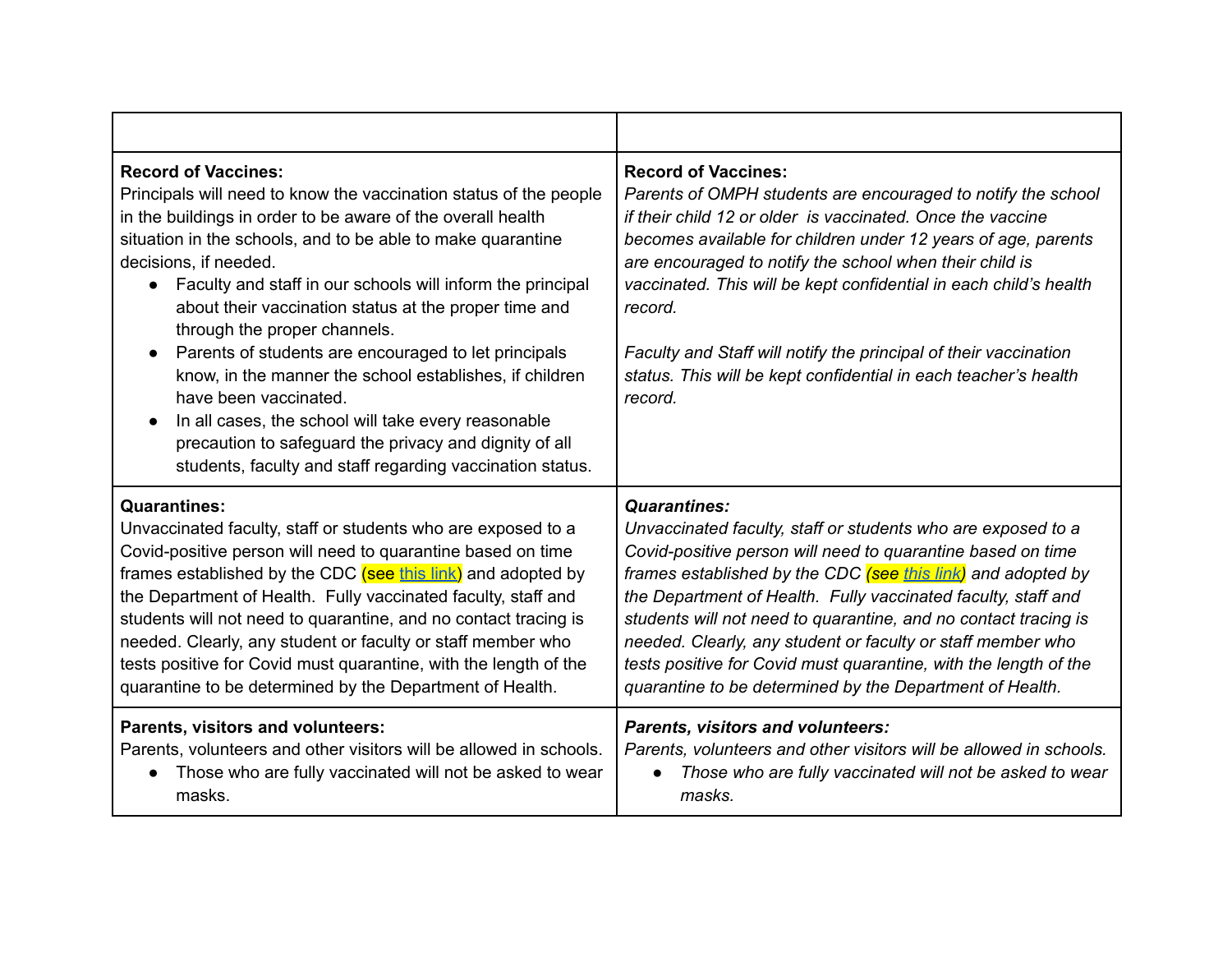| Signage will be posted prominently in the lobby/office                                                                                                                                                                                                                                                                                                                                                                                                                                                                                              | Signage will be posted prominently in the lobby/office                                                                                                                                                                                                                                                                                                                                                                                          |
|-----------------------------------------------------------------------------------------------------------------------------------------------------------------------------------------------------------------------------------------------------------------------------------------------------------------------------------------------------------------------------------------------------------------------------------------------------------------------------------------------------------------------------------------------------|-------------------------------------------------------------------------------------------------------------------------------------------------------------------------------------------------------------------------------------------------------------------------------------------------------------------------------------------------------------------------------------------------------------------------------------------------|
| $\bullet$                                                                                                                                                                                                                                                                                                                                                                                                                                                                                                                                           | $\bullet$                                                                                                                                                                                                                                                                                                                                                                                                                                       |
| indicating that parents, visitors and volunteers in our                                                                                                                                                                                                                                                                                                                                                                                                                                                                                             | indicating that parents, visitors and volunteers in our                                                                                                                                                                                                                                                                                                                                                                                         |
| school who are not fully vaccinated are asked to wear                                                                                                                                                                                                                                                                                                                                                                                                                                                                                               | school who are not fully vaccinated are asked to wear                                                                                                                                                                                                                                                                                                                                                                                           |
| masks while in the school.                                                                                                                                                                                                                                                                                                                                                                                                                                                                                                                          | masks while in the school.                                                                                                                                                                                                                                                                                                                                                                                                                      |
| When signing in, parents, visitors and volunteers will                                                                                                                                                                                                                                                                                                                                                                                                                                                                                              | When signing in, parents, visitors and volunteers will                                                                                                                                                                                                                                                                                                                                                                                          |
| sign that they understand and will comply with the                                                                                                                                                                                                                                                                                                                                                                                                                                                                                                  | sign that they understand and will comply with the                                                                                                                                                                                                                                                                                                                                                                                              |
| request to mask if they are not fully vaccinated. No one                                                                                                                                                                                                                                                                                                                                                                                                                                                                                            | request to mask if they are not fully vaccinated. No one                                                                                                                                                                                                                                                                                                                                                                                        |
| will be asked for proof of vaccination when signing in.                                                                                                                                                                                                                                                                                                                                                                                                                                                                                             | will be asked for proof of vaccination when signing in.                                                                                                                                                                                                                                                                                                                                                                                         |
| <b>Cleaning:</b><br>Areas in schools for common use -- that is, used regularly by<br>multiple groups within the school -- need to be cleaned regularly.<br>Locker rooms, gyms, band and chorus areas, and any<br>$\bullet$<br>other spaces used by multiple school groups are to be<br>cleaned in the middle of the week, ideally, but at least<br>once a week.<br>Lunchroom surfaces need to be sanitized between lunch<br>shifts.<br>Classroom desks and high-traffic areas should be<br>$\bullet$<br>cleaned daily at the end of the school day. | <b>Cleaning:</b><br>Specific personnel will be required to keep the common areas of<br>the school clean on a regular basis throughout the day.<br>1. Bathrooms and common areas will be sanitized daily.<br>2. Hallways and high touch areas will be sanitized<br>throughout the school day.<br>3. Our teachers will wipe down high touch surface areas<br>within their classroom regularly throughout the school<br>day.<br>$\boldsymbol{4}$ . |
| <b>Ventilation:</b>                                                                                                                                                                                                                                                                                                                                                                                                                                                                                                                                 | <b>Ventilation:</b>                                                                                                                                                                                                                                                                                                                                                                                                                             |
| Schools will make every effort to provide as much ventilation as                                                                                                                                                                                                                                                                                                                                                                                                                                                                                    | Windows and doors will be open to help circulate air throughout                                                                                                                                                                                                                                                                                                                                                                                 |
| possible in each classroom, as we did in 2020-21. Leaving                                                                                                                                                                                                                                                                                                                                                                                                                                                                                           | the classroom. The use of air conditioners and open windows                                                                                                                                                                                                                                                                                                                                                                                     |
| windows and doors open in an appropriate manner is the                                                                                                                                                                                                                                                                                                                                                                                                                                                                                              | and ceiling fans will help with the circulation of air in the                                                                                                                                                                                                                                                                                                                                                                                   |
| simplest approach.                                                                                                                                                                                                                                                                                                                                                                                                                                                                                                                                  | classroom as well.                                                                                                                                                                                                                                                                                                                                                                                                                              |
| Handwashing and hygiene:                                                                                                                                                                                                                                                                                                                                                                                                                                                                                                                            | Handwashing and hygiene:                                                                                                                                                                                                                                                                                                                                                                                                                        |
| Students will be asked to wash/sanitize hands at sensible times,                                                                                                                                                                                                                                                                                                                                                                                                                                                                                    | Students will be encouraged to wash their hands often                                                                                                                                                                                                                                                                                                                                                                                           |
| as always: at the start and end of the school day, before and                                                                                                                                                                                                                                                                                                                                                                                                                                                                                       | throughout the school day. Hand sanitizer will be available in the                                                                                                                                                                                                                                                                                                                                                                              |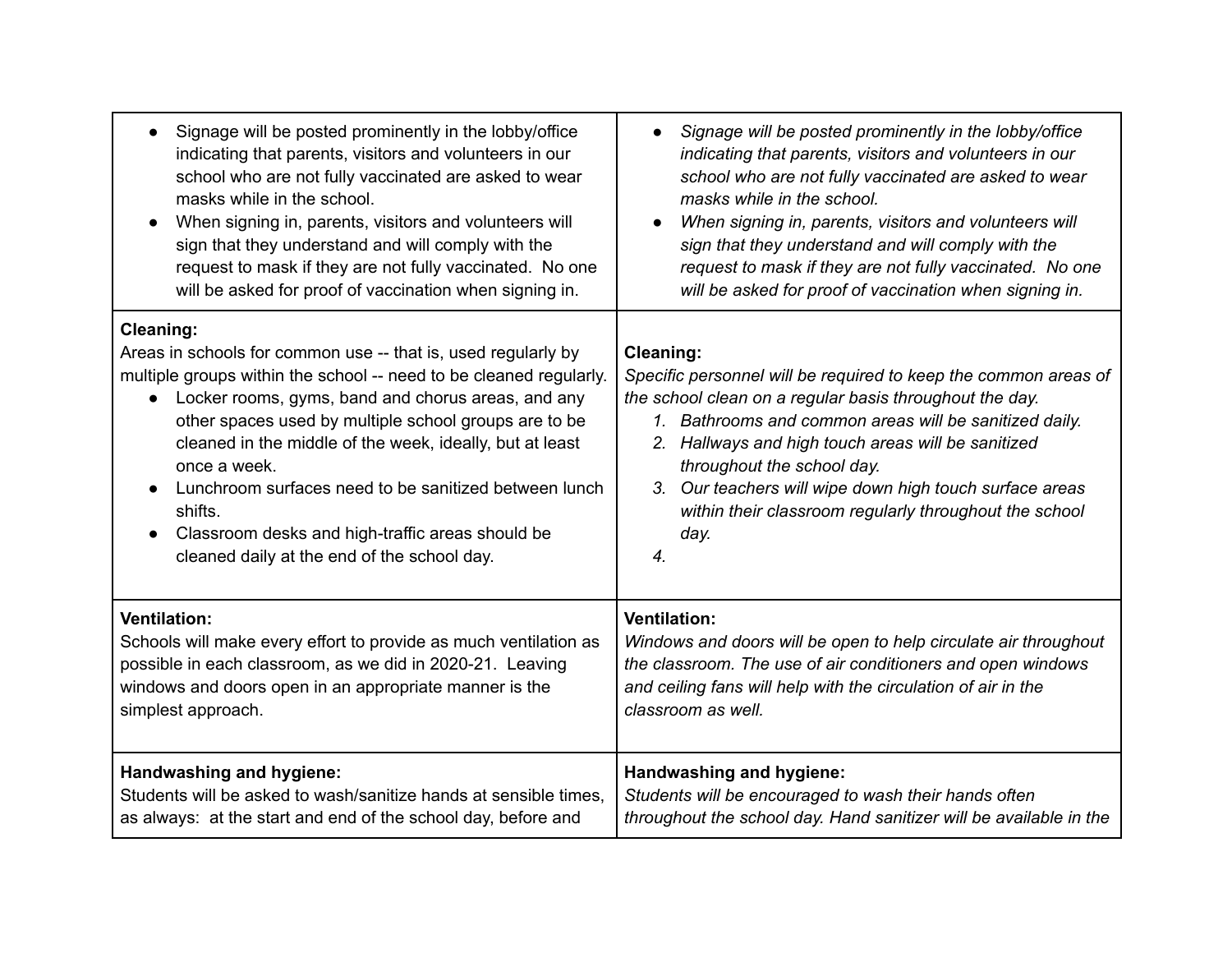| after lunch, when they have sneezed or used the restroom, and<br>as needed. Water fountains may not be used. Schools may<br>ask students to bring water bottles to school.                                                                                                                                                                                                                                                                                                                                                                                                                                                                                                       | classroom.<br>Information posters will be displayed to remind the children of<br>the appropriate times to sanitize their hands.<br>Refillable water stations have been installed and will be used by<br>the students to refill their personal water bottles throughout the<br>day.                                                                                                                                            |
|----------------------------------------------------------------------------------------------------------------------------------------------------------------------------------------------------------------------------------------------------------------------------------------------------------------------------------------------------------------------------------------------------------------------------------------------------------------------------------------------------------------------------------------------------------------------------------------------------------------------------------------------------------------------------------|-------------------------------------------------------------------------------------------------------------------------------------------------------------------------------------------------------------------------------------------------------------------------------------------------------------------------------------------------------------------------------------------------------------------------------|
| <b>Field trips:</b><br>Reasonable field trips can be taken in the local area and that<br>decision resides with the school. Proposed trips beyond the<br>local area are to be brought to the Secretary for Education for<br>discussion. However, the responsibility to vet the locations and<br>situations encountered on these trips resides with the school.<br>Schools will need to do homework and be sure of the situation<br>students will encounter during the field trip: crowded areas, etc.<br>-- and will prepare appropriately. High schools will be able to<br>offer overnight retreats, as long as there is a thorough, written<br>health and safety plan in place. | <b>Field trips:</b><br>Field trips will be allowed this year and will be set up according<br>to the policy on field trips in the parent/student handbook.                                                                                                                                                                                                                                                                     |
| Social, emotional and spiritual care for students:<br>We need to make sure, in each school, that we are carefully<br>monitoring student learning and providing all possible resources<br>to meet individual learning needs and to provide the best<br>resources for social, emotional and spiritual growth for our<br>students. As we did last year, we will take a team approach in<br>our schools: school nurses, counselors, social workers (if<br>available) and priests will bring powerful resources to benefit our<br>students. That team will need close collaboration with parents<br>and with teachers, who know the needs of their students well.                     | Social, emotional and spiritual care for students:<br>Teachers will continually monitor the social, emotional and<br>spiritual needs of their students. Concerns will be brought to the<br>attention of the principal, pastor and counselor.<br>We will have an on-site nurse as needed, a counselor assigned<br>to us from IU 13 and our pastor and associate pastor will be<br>available as needed for spiritual direction. |
|                                                                                                                                                                                                                                                                                                                                                                                                                                                                                                                                                                                                                                                                                  |                                                                                                                                                                                                                                                                                                                                                                                                                               |